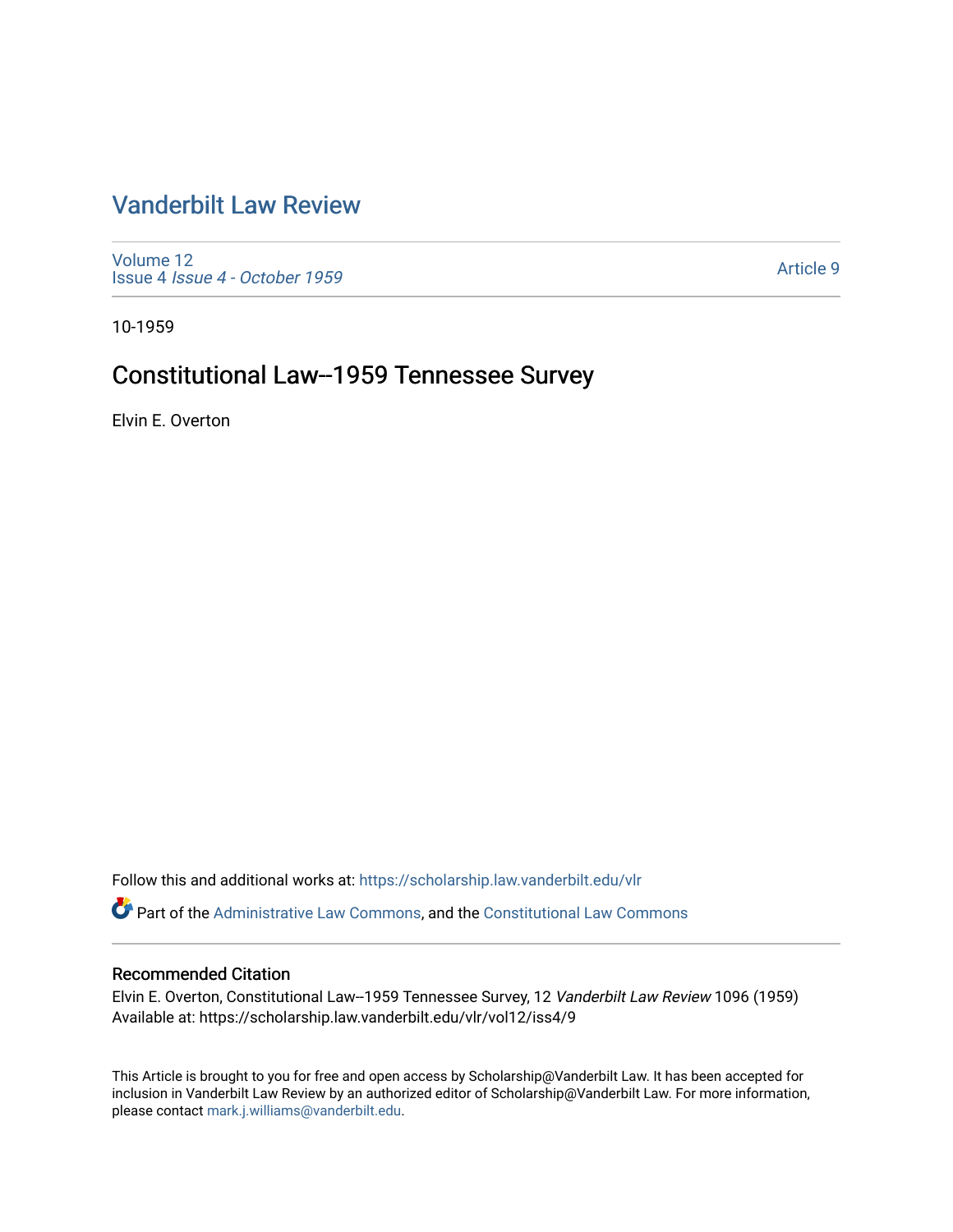## **CONSTITUTIONAL** LAW-1959 **TENNESSEE** SURVEY

ELVIN E. OVERTON\*

- I. **PROCEDURAL DUE PROCESS**
- **II. CIVIL** LIBERTIES
- Ill. **INTERGOVERNMENTAL RELATIONS**
- IV. ECONOMIC REGULATION
- V. **ADMVINISTRATIVE** LAW
- VI. **GOVERNMENTAL** LAW
- VII. **CONCLUSION**

 $\frac{d}{dx}$  $\mathbf{r}$ 

A smaller number of cases have been selected for inclusion in this year's survey. Seven cases are included, including one federal court decision dealing with a municipal ordinance. In addition, two specific acts of the General Assembly are noted although there has as yet been no opportunity for the courts to rule upon them.

### I. PROCEDURAL DUE **PROCESS**

The only case requiring mention here, *Werner v. City of Knoxville,'* struck down a Knoxville ordinance setting up a board of review with power to ban publications which

prominently features an account of crime, or is obscene, or depicts, by the use of drawings or photographs or printed words, obscene actions and accounts, or the commission or attempted commission of the crimes of arson, assault with a deadly weapon, burglary, kidnapping, mayhem, murder, rape, robbery, theft or voluntary manslaughter.<sup>2</sup>

The district court held that the statute was too broad, since it described printed matter not sufficiently evil to be prohibited. In addition, the statute was too uncertain to meet the test of procedural due process because it did not make explicit what acts would be punished, nor did it provide any guides or standards for the board of review, despite the broad censorship powers granted. The decision seems entirely justified by the leading United States Supreme

<sup>\*</sup> Professor of Law, University of Tennessee.

<sup>1. 161</sup> F. Supp. 9 (E.D. Tenn. 1958). The case is dealt with more fully in the subsection of this survey, "Civil Liberties," since it raises essentially a freedom of speech problem.<br>2. KNoxviLLE, TENN., CODE Ch. 30, § 49 (1945), as amended, Ordinance 2077,

<sup>§ (</sup>e).

<sup>1096</sup>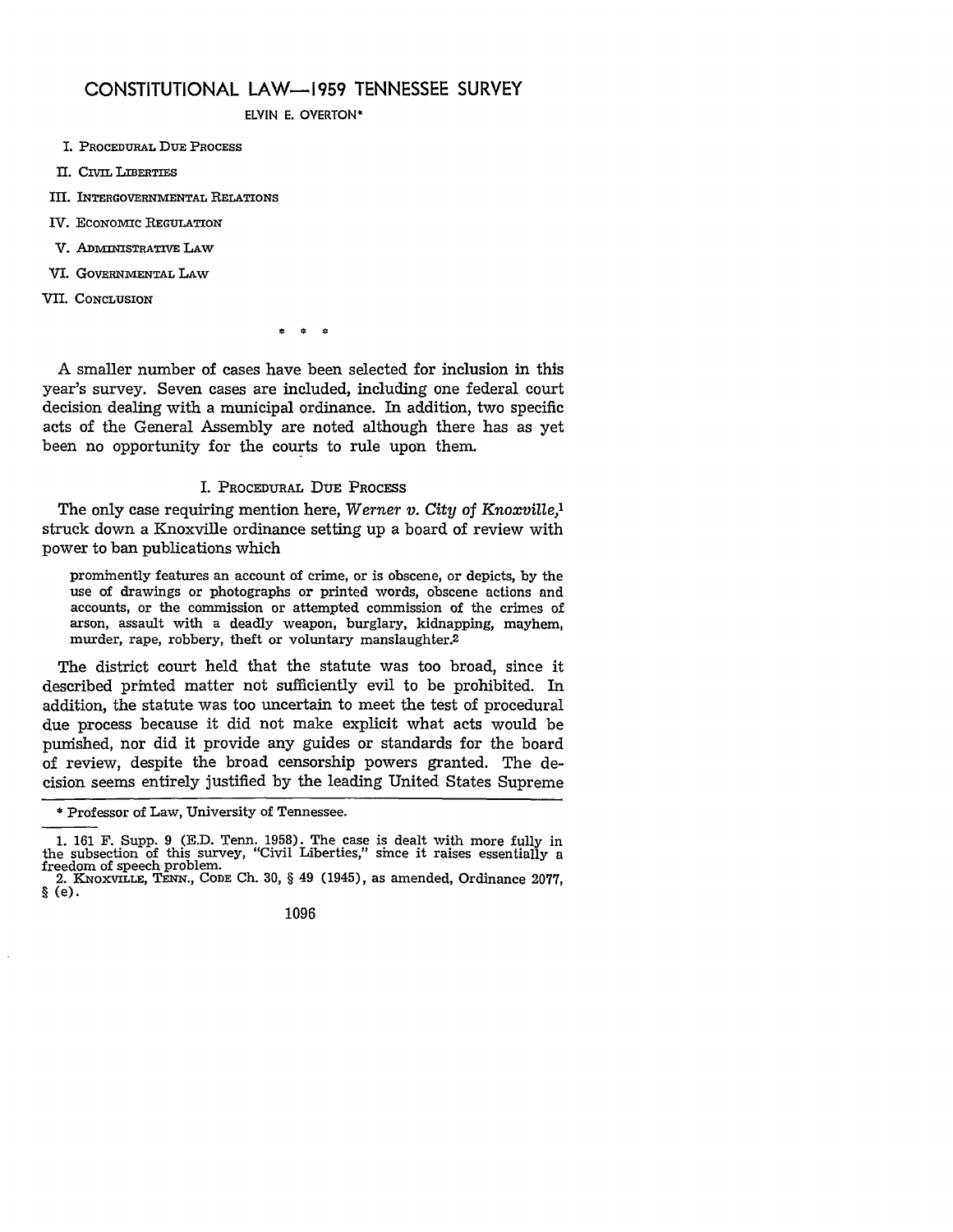Court cases, including *Winters v. New York<sup>3</sup>* which was relied upon heavily in the opinion.

The problem of judicial jurisdiction is properly thought of as involving questions of procedural due process. An enactment of the 81st General Assembly broadens the basis of judicial power and revives interest in older Tennessee decisions. The most recent enactment is itself very brief. Chapter 110 of the Public Acts of 1959, amends section 20-223 of the *Tennessee Code Annotated* by inserting in the first sentence thereof, immediately after the words "whether resident or non-resident," the words "including non-resident partnerships."

Section 20-223 is basically a 1957 act and provides that unincorporated associations and organizations, whether resident or nonresident, now including nonresident partnerships, doing or desiring to do business in this state by performing any of the acts for which it was formed, shall, before any such acts are performed, appoint an agent upon whom process may be served. Upon failure to appoint such an agent, service may be upon the Secretary of State. The section further provides that judgments recovered through this process may be collected out of any real or personal property belonging to the association or organization. The statute apparently does not attempt to impose personal liability upon the members of the association or organization, but would supposedly have to be satisfied out of the assets of the association.5

The statute is clearly constitutional, under the United States Constitution. The original statute was sustained by the Tennessee Court of Appeals in 1952.6 Judge McAmis' opinion recognized that *Henry L. Doherty & Co. v. Goodman7* permits judicial jurisdiction to be exercised against individuals who transact business through agents in a state and that *Flexner v. Farson8* has been overruled or at least is distinguishable on the ground that the agent had ceased to be an agent when served.<sup>9</sup> Thus, the court of appeals, in substance, found

**8.** 248 **U.S. 289 (1919).**

<sup>3. 333</sup> U.S. 507 (1948).

<sup>4.</sup> **TENN. CODE ANN.** § 20-223 (Supp. 1959), amending TENN. CODE **ANN.** *§* 20-223 (1956).

<sup>5.</sup> The distinction between collecting out of the partnership assets and the individual member's assets is well established. Thus, a judgment against a partnership only in a state which treats a partnership as an entity may be collected out of the firm assets in a state which treats a partnership as an aggregate; but it could not be collected out of individual assets of a partner who was not individually subject to the jurisdiction of the court giving the judgment. East Denver Municipal Irr. Dist. v. Doherty, 293 Fed. 804 iving the judgment. East Denver Municipal Irr. Dist. (S.D.N.Y. 1923); Sugg v. Thornton, 132 U.S. 524 ,(1889).

<sup>6.</sup> McDaniel v. Textile Union, 36 Tenn. App. 236, 254 S.W.2d 1 (1952).

<sup>7. 294</sup> U.S. 623 (1935).

<sup>9.</sup> McDaniel v. Textile Union, 36 Tenn. App. 236, 245, 254 S.W.2d 1, 5 (1952).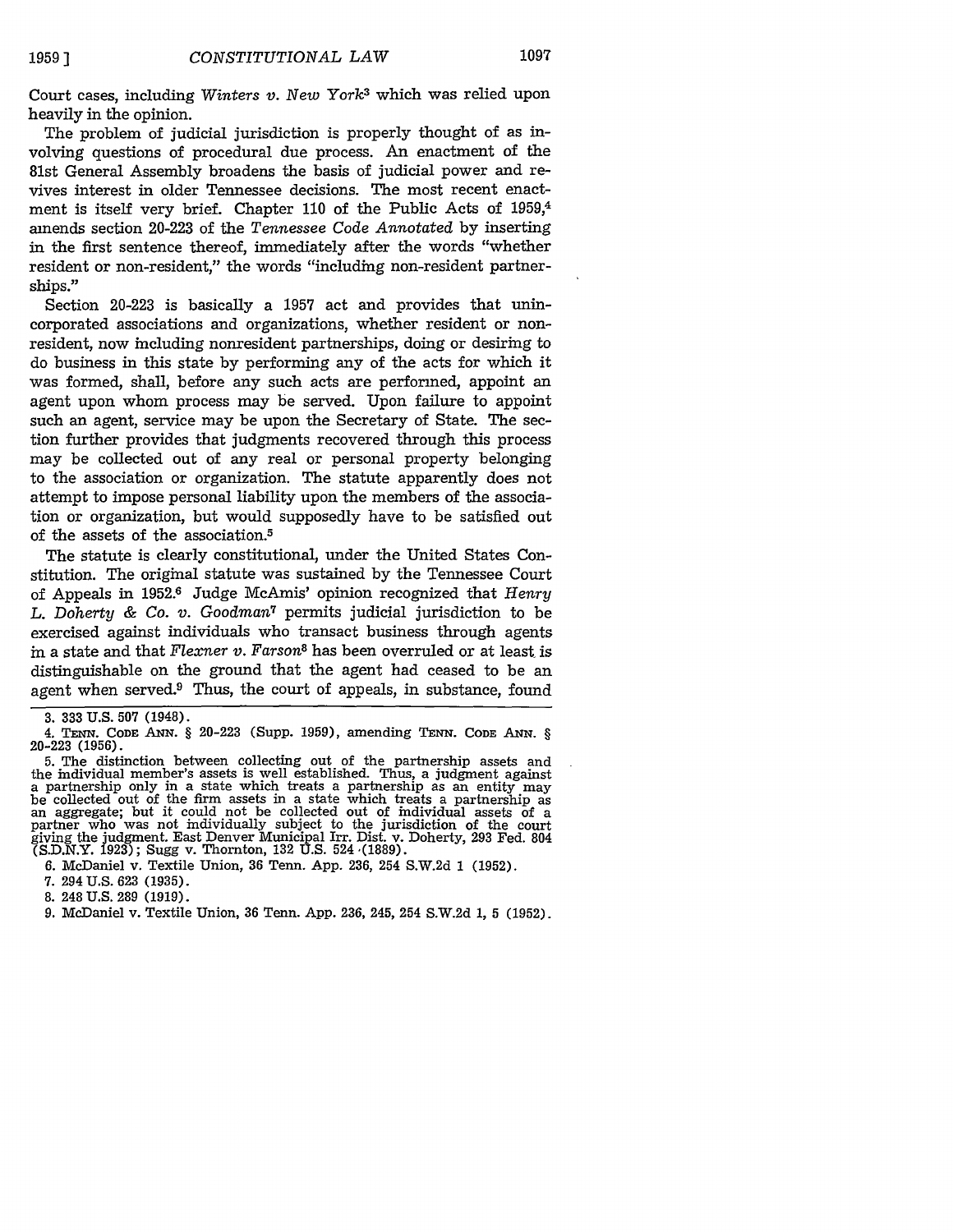that two older Tennessee cases,10 which had followed *Flexner* v. *Farson,* were not controlling. Since the two older Tennessee cases held that the statute<sup>11</sup> authorizing service upon the agent of an individual was unconstitutional as applied to a nonresident, the constitutionality of the statute authorizing service upon the agent of a nonresident individual is now in doubt.

The United States Supreme Court decisions, 12 and the decision in the *McDaniel'<sup>3</sup>*case, clearly would sustain a statute authorizing service upon the agent of a nonresident individual, limited of course to causes of action arising out of the doing of the business. As pointed out above, however, the statute has been held unconstitutional by the state supreme court; perhaps it should be re-enacted by the legislature if it is to have vitality. The 1959 act makes it clear that nonresident partnerships are subjected to the jurisdiction of Tennessee courts if they engage in business in Tennessee. It would be helpful if it were equally clear whether nonresident individuals subject themselves to the jurisdiction of Tennessee courts by doing business in Tennessee.

#### II. CIVIL LIBERTIES

In one sense of the term "civil liberties," all liberties which apply to protect the individual from unconstitutional infringement are included. However, the term is normally used rather narrowly to exclude such questions as the validity of restrictions applying to an individual in the field of business and economic regulation.

The principal case dealing with civil liberty in this narrower connotation decided during the period covered by the survey is *Werner v. City* of *Knoxville,14* previously mentioned as involving procedural due process.15 The case is primarily a case of freedom of speech and censorship. The Knoxville ordinance<sup>16</sup> set up a board of review to ban various publications which were deemed injurious to public morals and likely to incite crime. In addition to holding the ordinance invalid because it was too uncertain and gave the board powers of censorship without guides or standards, the district court held that the ordinance was too broad and would have authorized the board to eliminate from bookstores and libraries many wholesome

**<sup>10.</sup>** Frolich v. Hanson, **155** Tenn. **601, 296** S.W. **353 (1927);** Knox Bros. v. **E.** W. Wagner **&** Co., 141 Tenn. 348, **209** S.W. **638 (1918).** Residence is under these cases recognized as a basis of judicial jurisdiction in the case of an individual engaged in business in Tennessee through an agent.<br> **11. TENN. CODE ANN.** § 20-218 (1956).<br> **12. See Overton,** *Broadening the Bases of Individual In Personam Jurisdic-*

tion *in Tennessee,* 22 TENx. L. REV. 237 (1952).

**<sup>13.</sup>** Note 6 supra. 14. 161 F. Supp. 9 (E.D. Tenn. 1958). 15. Note 2 *supra.* 16. Note 4 *supra.*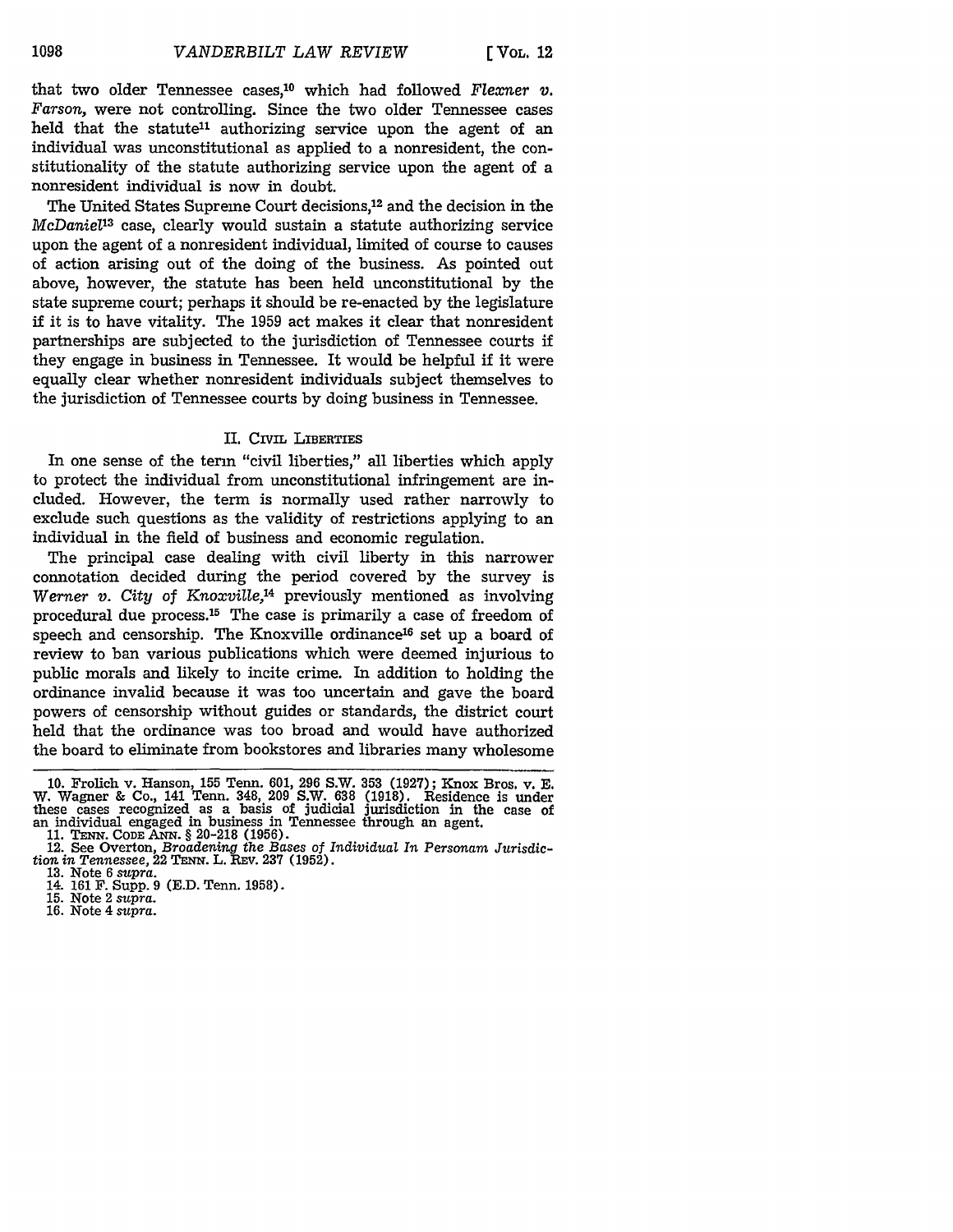books and publications. This seems entirely correct under United States Supreme Court decisions. <sup>17</sup>

In *Burton v. Jones18* the Tennessee Supreme Court simply stated that there could be no imprisonment for civil debt. The Tennessee Constitution provides in article 1, section 18, that "The legislature shall pass no law authorizing imprisonment for debt in civil cases." The lower court had cited the petitioner for contempt of court. The petitioner had consented to a judgment against him for \$5000, and shortly thereafter filed a petition in bankruptcy. The lower court had apparently deemed this to be a fraud on the court since it found that he had intended to do this when he consented to the judgment. The supreme court said that this was civil contempt since the purpose of the court in confining the petitioner was to enforce the private right. Since the lower court had originally confined the petitioner to jail until he purged himself of contempt by making up back payments as provided in the consent decree and later changed it to a criminal contempt sentence of ten days in jail and a \$50 fine, the supreme court reasoned that he was being imprisoned for failure to pay the judgment rather than for any fraud upon the court.

One could reasonably argue that confessing a judgment, or consenting to an adverse judgment with the intention of going into bankruptcy, is simply not contempt of court. This is not the situation where one creates a debt, intending at the time to go into bankruptcy. Confessing judgment is not the procuring of something additional from the claimant, as is the creation of a new indebtedness. Since the existing debt could be discharged as completely without being reduced to judgment as it could after being reduced to judgment, it is difficult to see why confessing judgment with knowledge of impending bankruptcy is contempt of court.

An enactment of the 81st General Assembly, replacing the old sedition statute,<sup>19</sup> has not yet been tested in the court, but it raises some important questions in several ways. The new section provides:

Whoever knowingly or wilfully advocates, abets, advises, or teaches the duty, necessity, desirability, or propriety of overthrowing or destroying the government of the State of Tennessee or of the United States by

<sup>17.</sup> The opinion relied heavily upon Roth v. United States, 354 U.S. 476 (1957) which sustained statutes proscribing obscene, lewd, lascivious, filthy, and indecent material.

and moecent material.<br>
18. 322 S.W.2d 593 (Tenn. 1959).<br>
19. The former section punished "seditious words or speeches, spreading<br>
abroad false news," "scurrilous libels against the state or general govern-<br>
ment," "obstruc together to contrive, mvent, suggest, or incite rebellious conspiracies, riots, or any manner of unlawful feuds or differences, thereby to stir people up maliciously to contrive the ruin and destruction of the peace, safet maliciously to contrive the ruin and destruction of the peace, safety, and order of the government." TENN. CODE ANN. § 39-4405 (1956).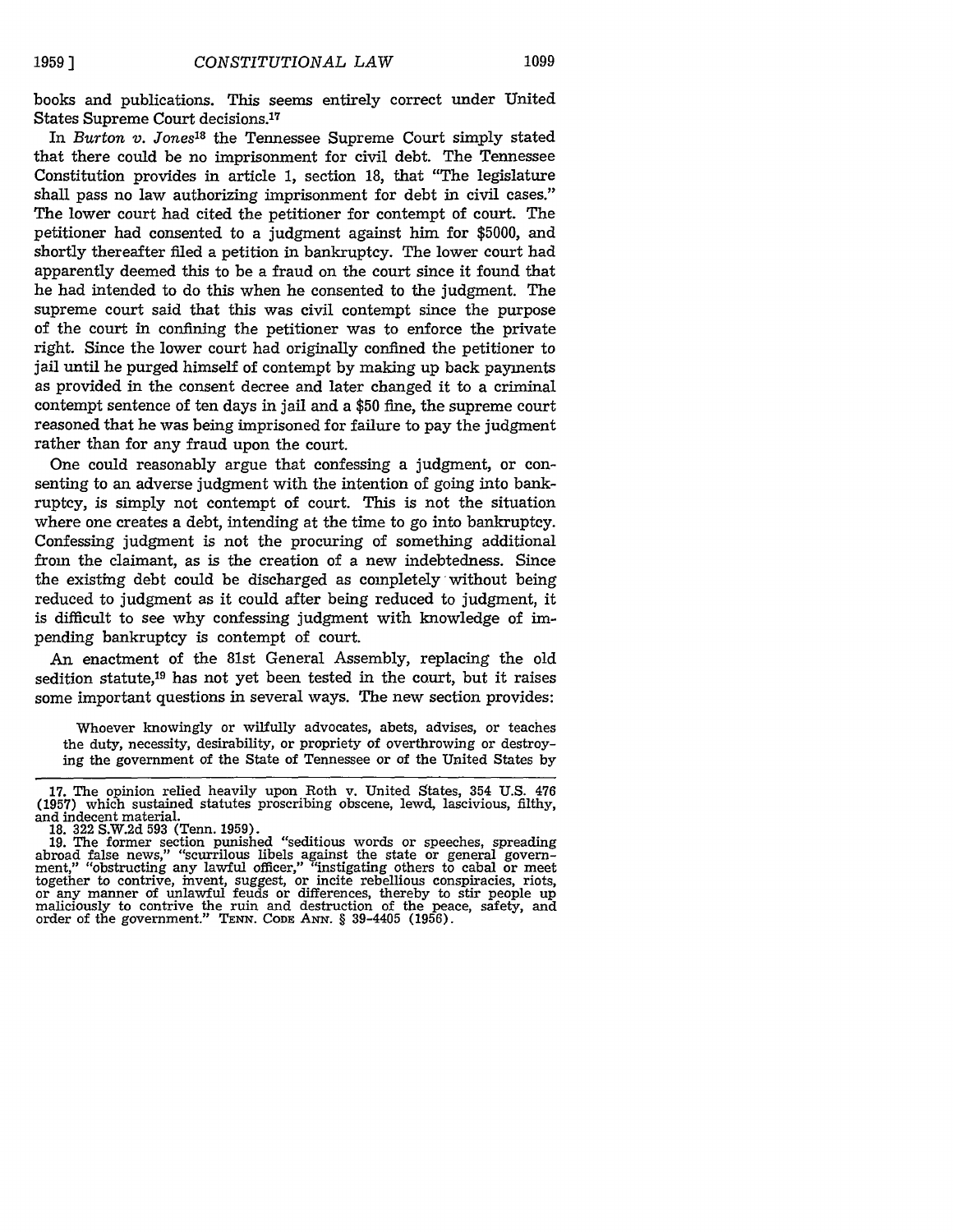force, or violence, or by the assassination of any officers of either government, or whoever, with intent to cause the overthrow or destruction of the government of Tennessee or of the United States, prints, publishes, edits, issues, circulates, sells, distributes or publicly displays any written or printed matter advocating, advising, or teaching the duty, necessity, desirability, or propriety of overthrowing the government of Tennessee or of the United States by force or violence, or attempts to do so, or whoever organizes or helps or attempts to organize any society, group, or assembly of persons who teach, advocate, or encourage the overthrow or destruction of the government of Tennessee or of the United States by force or violence, or becomes or is a member of, or affiliates with, any such society, group, or assembly of persons, knowing the purpose thereof, shall be fined not more than ten thousand dollars (\$10,000) or imprisoned not more than ten (10) years in the State Penitentiary, or both, and shall be ineligible for employment by the State of Tennessee or any department or agency thereof, for the five (5) years following his conviction.20

The obvious constitutional law question arises as to whether this section violates the constitutional principles relating to freedom of speech and association. Since the statute requires knowledge of the propensities of the group or association, it avoids the evils of some legislation which has punished for membership without requiring "scienter."21 The emphasis on force and violence is intended of course to make the act more clearly constitutional. But it is at least questionable whether the act is sufficiently narrow to withstand a constitutional attack.22 Teaching and advocacy may not have the immediacy required for whatever substitute for the clear and present danger is currently in use.<sup>23</sup> Of course membership in the Communist party is more definite to the extent that the courts are recognizing that the Communist party is more than an advocate of communistic theory of government and that, in fact, its organizers intend the overthrow of the government as speedily as circumstances shall permit. <sup>24</sup>

20. **TENN. CODE ANN.** § 39-4405 (Supp. 1959). 21. Weiman v. Updegraff, 344 U.S. **183** (1952) struck down an Oklahoma loyalty oath on the ground that it did not provide for scienter in an oath that the affiant had never been a member of a communist group or a group listed on the subversive list of the Attorney General.

However, an oath that the official did not advocate overthrow of the govern-<br>ment by force and that they did not belong to organizations which did was<br>sustained when scienter was implied. Garner v. Board of Public Works, 3 U.S. **716** (1951). 22. It will be remembered that the noncommunist oath required of labor

leaders was at least partly hung upon the peculiar control Congress had over interstate commerce. American Communications Ass'n, CIO v. Douds, **<sup>339</sup>** U.S. 382 (1950). Three justices did not participate. In Osman v. Douds, 339 U.S. 846 (1950), the Court was equally divided and Justice Clark took no part. Of course, oaths may be different from punishment for acts.

23. Chief Justice Vinson attempted to distinguish between conduct and speech in the noncommunistic oath case with respect to the clear and present danger problem. American Communications Ass'n, CIO v. Douds, supra note 22. 24. Dennis v. United States, 341 U.S. 494 (1951).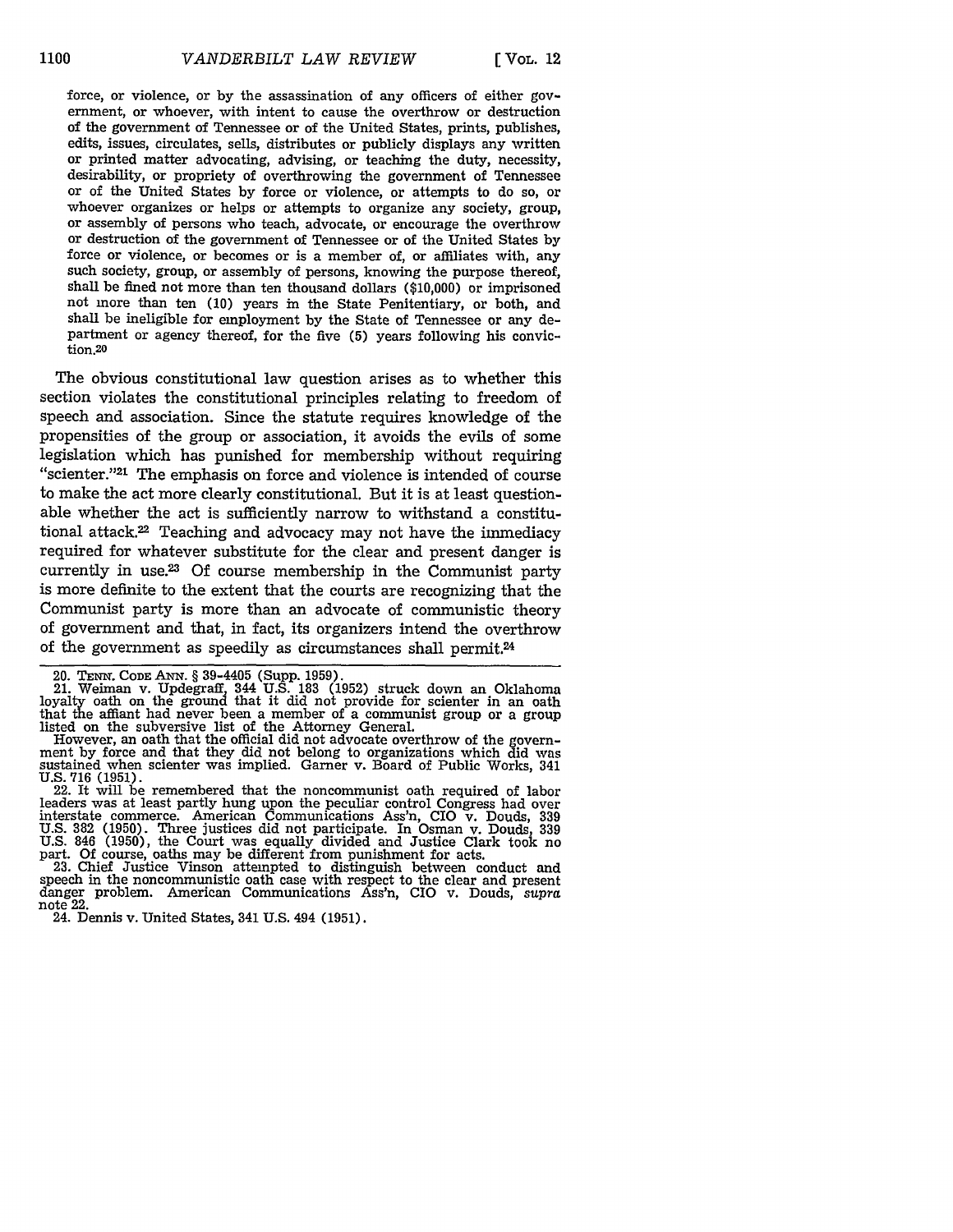To the extent that the statute punishes mere teaching or advising the desirability and propriety of overthrowing a government by force, if lawful means are no longer available, or prove effective, or is so construed by a state court, it is believed that it interferes with freedom of speech, and to the extent that it punishes persons who organize a group to so teach and advise, it violates the right to association.

It may be noted in passing that uider English law the American Revolutionists were traitors, and that the Tennessee Constitution appears to exhort the maintenance of the revolutionary spirit and temper.<sup>25</sup>

The act under discussion also raises serious constitutional issues under the next subheading.

#### III. INTERGOVERNmENTAL RELATIONS

The problem of constitutional law dealing with the questions of what areas are open to the states, after Congress has entered the field, is part of the large question of what powers should be exercised by the individual states. There were no Tennessee cases during the period covered by this survey, but the enactment by the 81st General Assembly of the act just discussed<sup>26</sup> is clearly invalid, at least partially, unless Congress should act.

In the now famous *Nelson27* case, the Court, in accord with a similar previous decision,<sup>28</sup> affirmed the Supreme Court of Pennsylvania<sup>29</sup> in holding that the Pennsylvania Sedition Act was superseded by the Smith Act. Therefore, so far as the Tennessee act punishes sedition and subversion directed toward the United States, as distinguished from acts directed against Tennessee, it seems clearly to be superseded by the federal legislation.

Congress has taken cognizance of the decision though the earlier decision was disregarded and received little attention. In the current session of the Congress, various bills have been introduced and action has been taken on one or two,<sup>30</sup> but no final action has yet been taken on any of them.

29. Commonwealth v. Nelson, 377 Pa. 58, 104 A.2d 133 (1954) held that title one of the same congressional act, known as the "Smith Act," superceded the Pennsylvania Sedition Act of 1939. the Pennsylvania Sedition Act of 1939.<br>30. H.R. 3, 86th Cong. 1st Sess. (1959) was passed by the House without

<sup>25.</sup> Article 1, Section 2, of the Tennessee constitution states that government<br>being instituted for the common benefit, the doctrine of nonresistance against<br>arbitrary power and oppression is absurd, slavish, and destructi

<sup>26.</sup> Note 21 *supra.* 27. Pennsylvania v. Nelson, 350 U.S. 497 (1956), *rehearing* denied, 351 U.S. <sup>934</sup>**(1956).** 28. Hines v. Davidowitz, 312 U.S. 52 (1941) held that title three of the Act

of Congress of June 28, 1940, known as the "Alien Registration Act of 1940" superceded the Pennsylvania Alien Registration Act of 1939.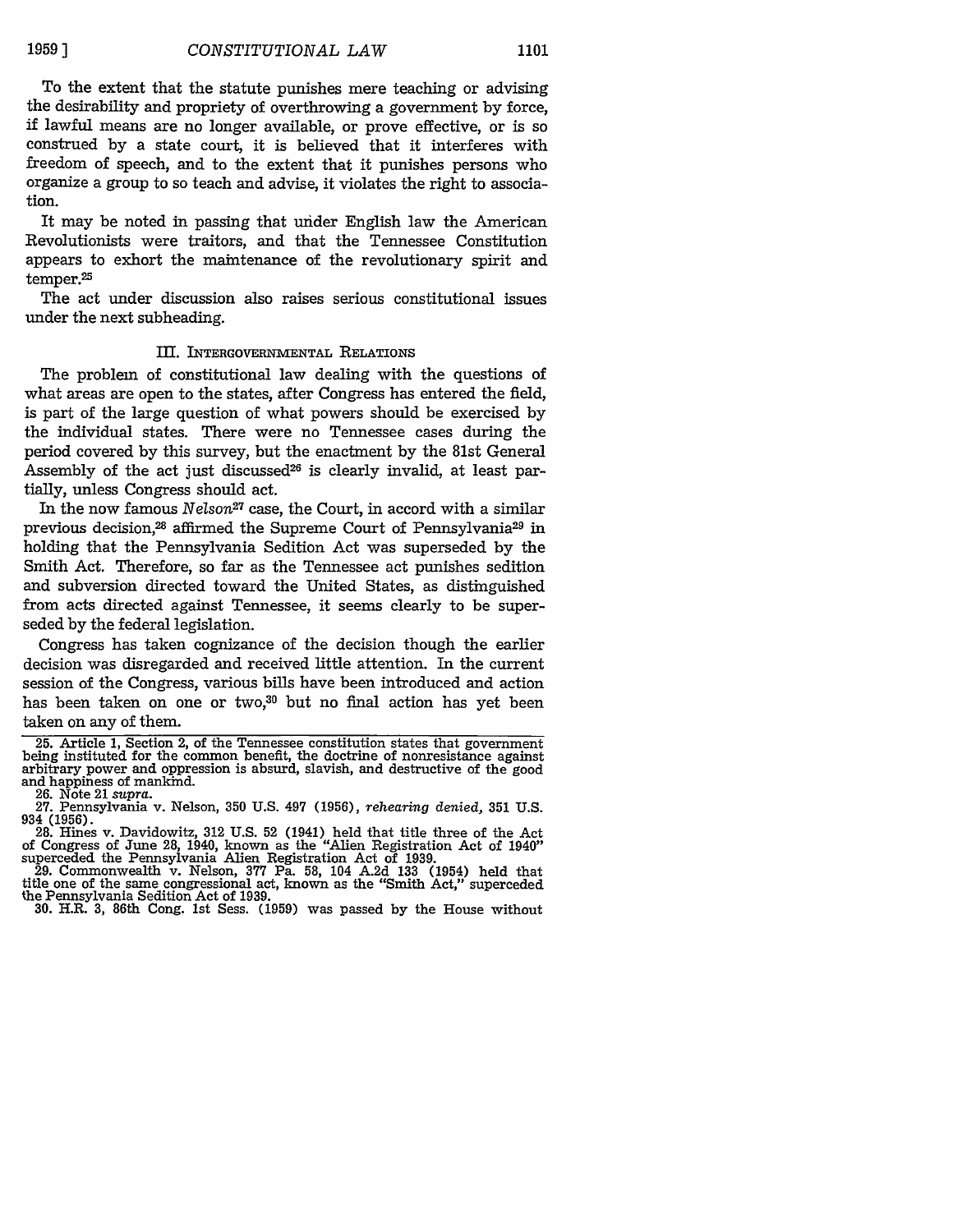#### IV. EcoNomic **REGULATION**

Included in this subheading is the single largest group of cases included in the survey. Sometimes the cases involve primarily due process and sometimes they turn on equal protection. Three cases out of the seven included in the survey fall directly in this field. *Livesay v. Tennessee Bd.* of *Examiners in Watchmaking3l* is possibly one of the most provocative cases in the survey. The holding is very simply that the Tennessee statute<sup>32</sup> regulating the watch repairing business is unconstitutional.

The portions of the act dealt with in the case established a board of examiners with authority to set up standards of education, training, and experience which the board deems necessary to protect the public from incompetent and fraudulent watchmakers, and in addition require specifically that a license applicant be of good moral character and eighteen years of age. The basis of the decision was, rather bluntly, that the watchmaking business cannot be regulated. The court cited decisions from other states holding that their regulations were invalid.33 It also cited a North Carolina case holding unconstitutional a regulation of photography on the ground that photography was no more regulatable than the occupation of repairing of watches<sup>34</sup> and a Tennessee case<sup>35</sup> holding a regulation of photography unconstitutional.

Once again, the result is not particularly objectionable, though it would have been somewhat more convincing if the court had held that the board was not given sufficient guiding standards or that there was unconstitutional delegation of legislative authority.<sup>36</sup> A more acceptable rationale of the problem would have been the balancing of the fundamental right to engage in work of one's choosing against the fundamental power of the state to protect its citizens in those areas in which incompetence and fraud injure the community.37

The grounding of the opinion seems unfortunate. The opinion states that regulations of the watch repair business are unconstitutional because watch repairing for money is an "inherent" property right,

amendment on June 24, 1959 and sent to the Senate Judiciary Committee June 25, 1959. H.R. 2368, 86th Cong. 1st Sess. (1959) was reported without amendment on June 3, 1959. These two bills were designed primarily to overcome or modify the effects of the Nelson decision. Their exact scope is n known to the writer. **31. 322** S.W.2d 209 (Tenn. 1959).

<sup>32.</sup> **TENN. CODE** AxN. §§ 62-1401 to -1410 (1955). 33. State *ex rel.* Whetsel v. Wood, 207 Okl. 193, 248 P.2d **615** (1952). For other cases, see Livesay v. Tennessee Bd. of Examiners in Watchmaking, *supra* note **31,** at 212.

<sup>34.</sup> State v. Ballance, 229 N.C. 764, 51 S.E.2d **731** (1949).

**<sup>35.</sup>** Wright v. Wiles, **173** Tenn. 334, 117 S.W.2d **736** (1938). **36.** This was the basis in State v. Morrow, 231 La. **572,** 92 So. 2d **70** (1956). **37.** Annot., 34 A.L.R.2d 1326 (1954).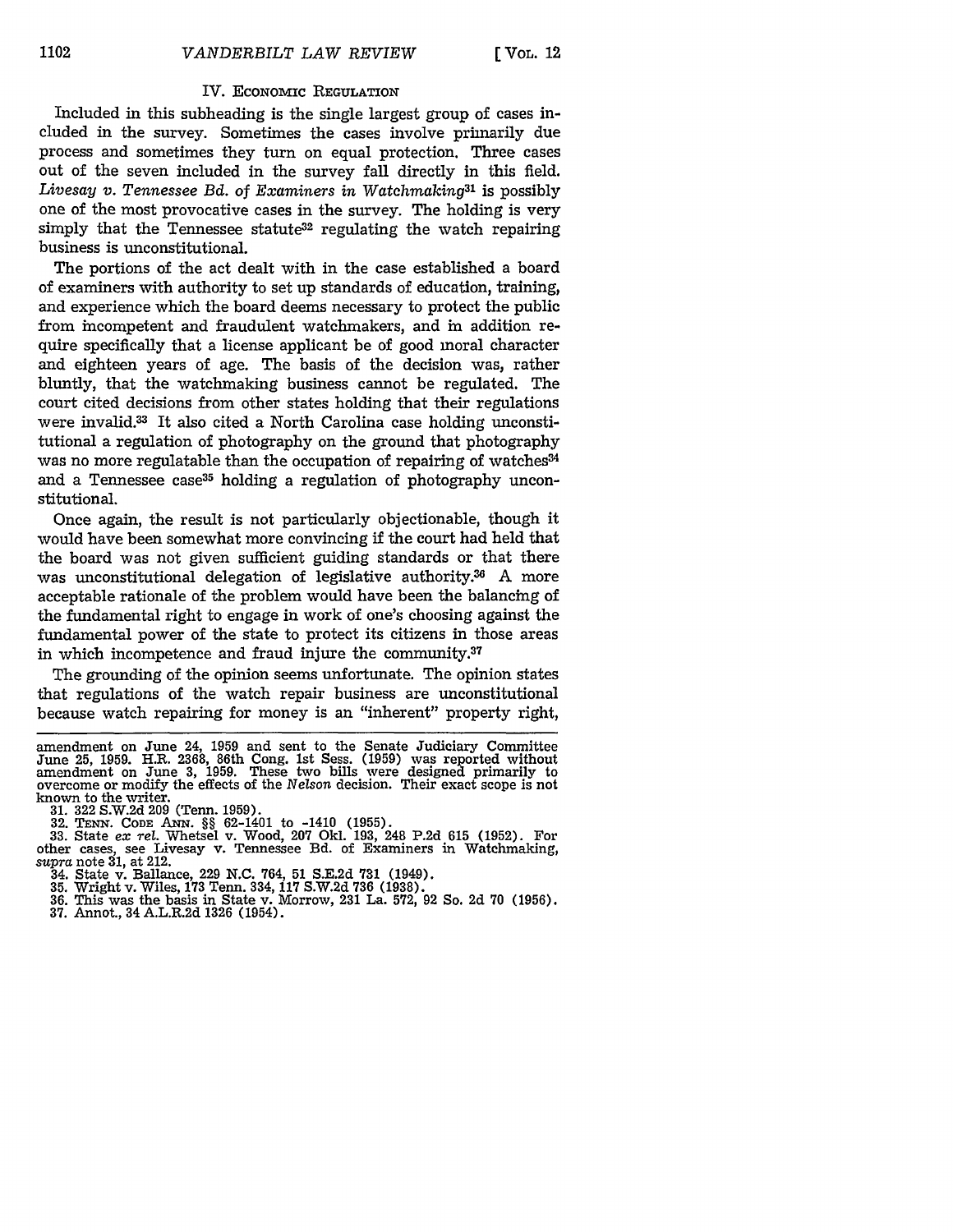that incompetency and fraud on the part of watchmakers do not affect the public but merely the parties to the transaction, and that if watchmakers can be regulated, then the legislature could regulate every conceivable business free from constitutional restraint. The inference is that regulations of a business, intended to protect the public from fraud and dishonesty, no matter what the regulations are, do not have any "substantial" or "real" tendency to protect the public. This inference is, of course, not valid, and undoubtedly the court did not intend the opinion to be so construed.

The statute was attacked under the due process clause and under article 1, section 8, and article **11,** section **8,3** of the Tennessee constitution. The opinion does not squarely base itself upon any particular section of the Tennessee constitution, but the headnotes do refer to the two sections. Certainly the mere regulation of watchmaking would not, under the United States Supreme Court decisions, violate the due process clause of the federal constitution.39

Even "inherent property rights" are subject to some reasonable regulation. Also a finding that a particular regulation is reasonable and valid does not, of necessity, immunize all other regulations from any requirement of reasonableness. A decision founded upon a factual conclusion that the dangers from fraud and incompetence were not currently sufficiently serious to allow such broad regulatory powers to be exercised by an administrative board, or that the dangers in the watchmaking business are not currently so much worse than in many other businesses which the legislature has not regulated, so that regulation of the watchmakers amounts to an arbitrary classification, would have built a sounder frame of reference for the future guidance of the state legislature.

It is fairly apparent that the Tennessee Supreme Court tends to view the police power as limited generally to dangers to health and property, though the language is sometimes broad enough to include "private happiness."40

The significance of physical or property danger is well shown in

**<sup>38.</sup>** Article 1, Section 8 is the quaint due process clause of the Tennessee constitution: "That no man shall be taken or imprisoned, or disseized of his<br>freehold, liberties or privileges, or outlawed, or exiled, or in any manner<br>destroyed or deprived of his life, liberty, or property, but by the j

**<sup>39.</sup>** See *Overton, Constitutional Law-1958 Tennessee Survey,* 11 VAND. L. REv. 1194, 1201 (1958) pointing out that the state courts generally tend to give more freedom to businesses under state constitutions than the United States Supreme Court does nnder the due process clause.

<sup>40.</sup> Phillips v. State, 304 S.W.2d 614 (Tenn. 1957) sustaining a statute re- quiring the observance of standard time only.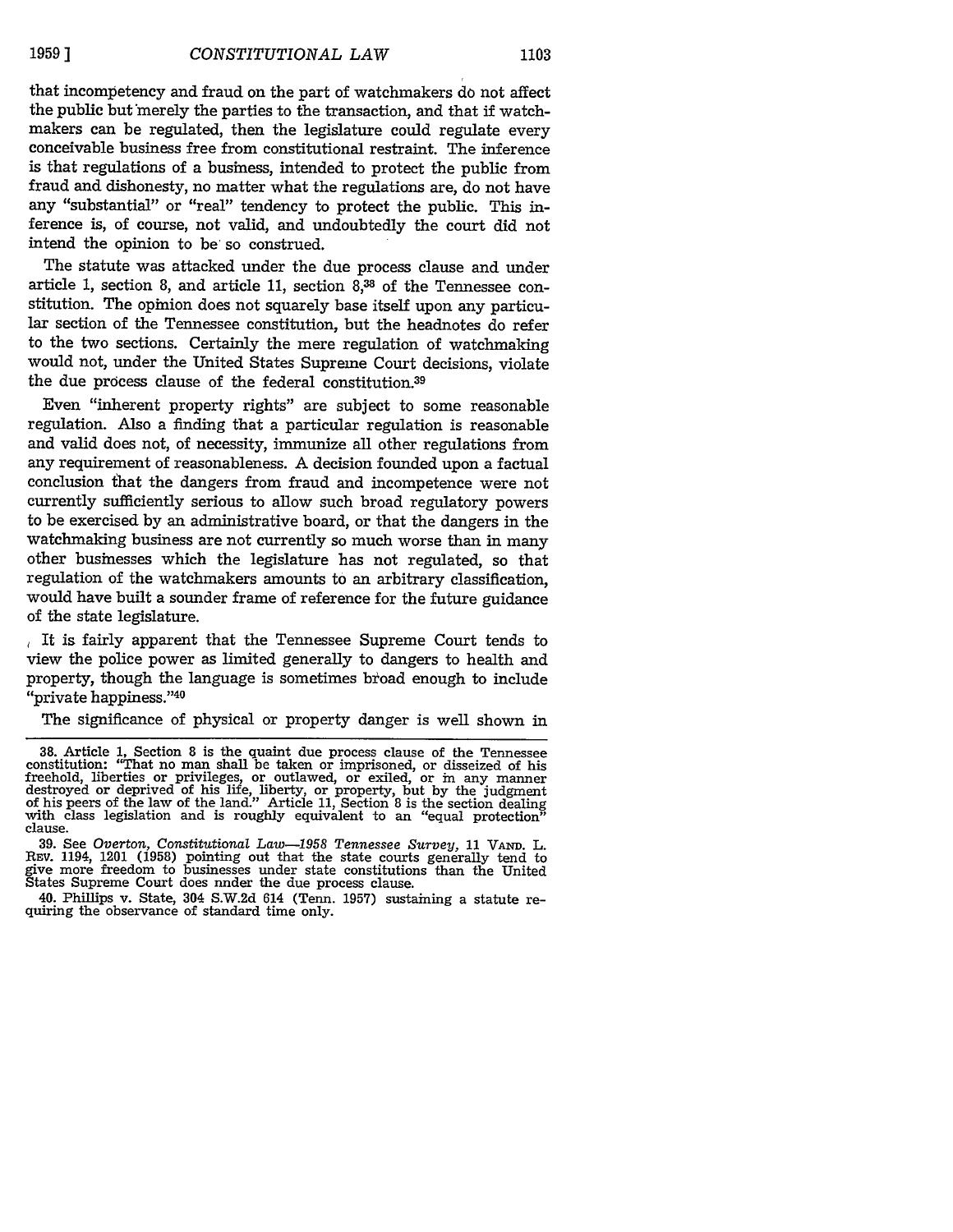another case, *Hughes v. Board of Comm'rs*,<sup>41</sup> sustaining the licensing of electricians. The court pointed out the dangers of hazards created by poor electrical work.42 The court sustained the classification involved, since the regulations did not apply to such work done for electric public service corporations or in operation of signals for transmission of intelligence and in maintenance and repair of electrical equipment by the employees of a manufacturing concern. This seems sound.

*Dilworth v. State<sup>43</sup>* held a classification between public carriers and contract carriers to be unconstitutional. Of course, there are many situations in which a classification between common carriers and private carriers is constitutionally important. For example, it is clear that rates may be more fully regulated in the case of common carriers than in the case of private contract carriers.

The classification attempted by the statute would, under the facts, be unreasonable and discriminatory, however. The Public Acts of 19554 authorized counties, acting in conjunction with the county highway departments, to make regulations concerning the use of county roads. These regulations were not to be applicable to passenger buses or to common carriers authorized under certificates of convenience and necessity issued by the state public service commission or by the Interstate Commerce Commission, or to highways of the state highway system, or to streets within the boundaries of incorporated municipalities. Under this authority, Davidson County adopted certain weight regulations for county roads. The defendant was charged with operating a truck in excess of the maximum weight upon a by-pass around Nashville. The by-pass is widely used by common carriers, as well as by contract carriers, and local haulers. Justice Burnett, in writing the opinion of the court, pointed out that under the state law, common carriers might have a maximum weight up to 55,980 pounds,<sup>45</sup> while the limits set by the Davidson County regulations were 20,000 pounds. The unreasonableness of the distinction as applied to the particular road is entirely clear. Justice

43. 322 S.W.2d 219 (Tenn. 1959).

44. **TENN. CODE ANN. §§ 59-1113** to **-1117 (1956).**

45. **TENN.** CODE **A.N.** § **59-1109 (1956).** Buses have a maximum weight of 42,000 pounds. **TsNN.** CODE **ANN.** *§* **59-1111 (1956).**

<sup>41.</sup> **319** S.W.2d 481 (Tenn. 1959). 42. The opinion states: "All of us know that persons who do connect or have anything to do with putting in various electrical fixtures and things of that kind in the property, and especially in large urban areas, where there are a lot of houses close together, that unless they know what they are doing, the public is liable to be very much endangered. Houses can be burned up and people electrocuted and various and sundry things of the kind that we as a Court can and do take judicial knowledge of having happened when these electrical gadgets or what-not are attempted to be fooled with by one who lacks the necessary requisite knowledge to handle these electrical things." 319 S.W.2d at 486.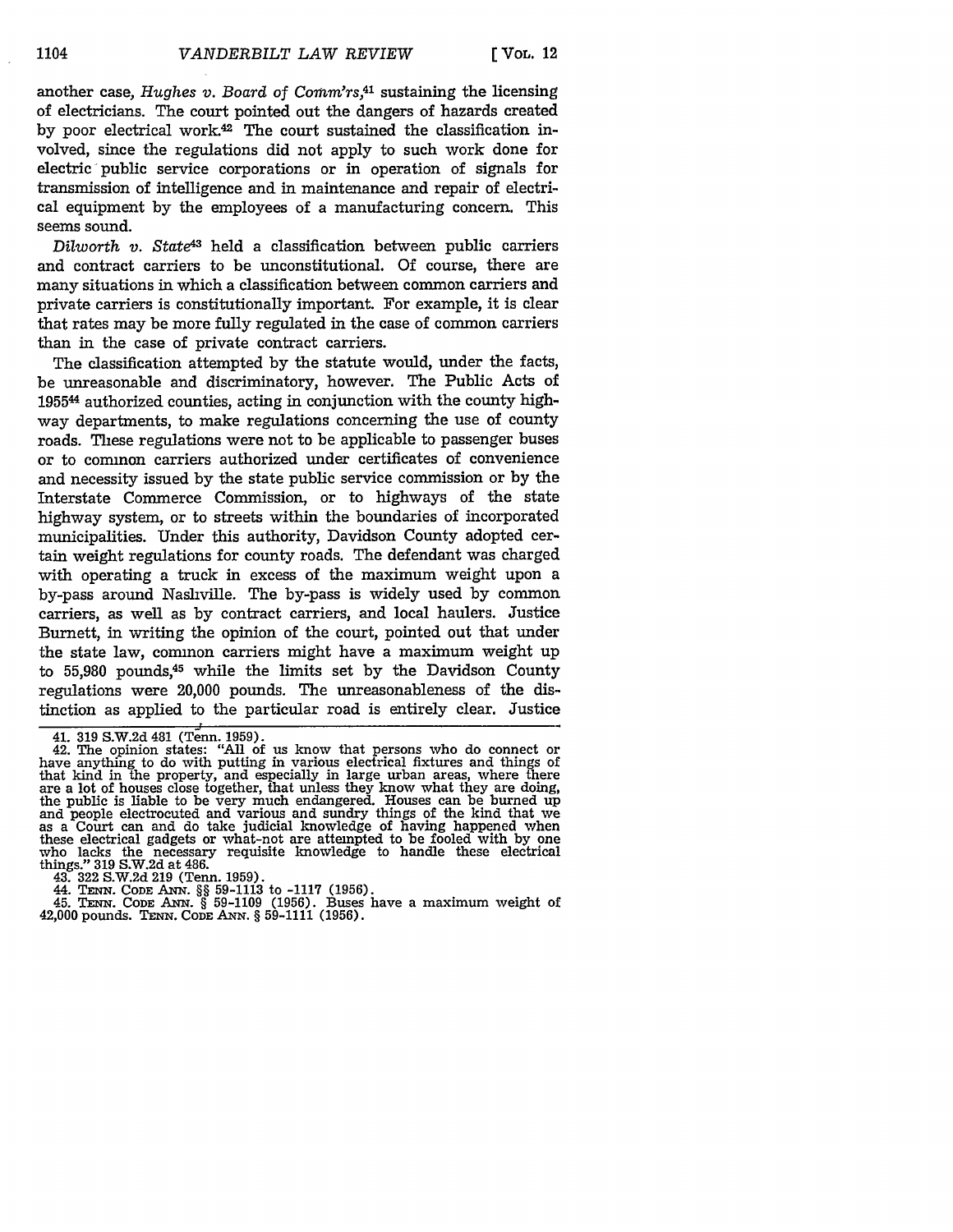Burnett pointed out that there is no general rule by which to distinguish between reasonable and lawful classifications and unreasonable and arbitrary ones, but that the distinction was a practical one depending upon the facts of each case. $46$  It is obvious, as the court said, that a contract carrier does not, on a particular road, do more damage than a common carrier of the same weight. The difference between the weights that roads can carry depends upon the road and not upon the nature of the carrier as a common or private one. The solution to the problem arising from the difference in roads must lie in a classification based upon that difference.

#### V. **ADMINISTRATIVE** LAW

One decision squarely deals with administrative law problems. *Hughes v. Board of Comm'rs,47* has just been discussed as a case allowing a regulation of the electrical business. One of the interesting problems was not discussed. The Code of the City of Chattanooga<sup>48</sup> provides for a board of electrical examiners to examine and license electricians. The court shows that the board used standard forms prepared by "vocational guidance and educational professors of Purdue University designed to test the knowledge of an electrical contractor."<sup>49</sup> The court said that the board could make up such rules and regulations as it sees fit, and that if there is no illegal and arbitrary action in preparing the examinations, the courts could not overrule the action of the board. This apparently authorizes large discretion to administrative boards without violating the delegation of legislative power principle. This in turn is further reflected in the very liberal view that the court adopted in giving administrative finality to administrative tribunals. The court said that it would not interfere with actions of the board in deciding such questions as the validity of the rules of the board relative to the examinations and passing grades, unless

the determination is without or in excess of the statutory powers and jurisdiction of the administrative authority, the determination is an exercise of power so arbitrary or unreasonable as virtually to transcend the authority conferred, or is otherwise an abuse of discretion, or is in disregard of the fundamental rules of due process of law, as required by constitutional or statutory directions, as where made without adequate notice, fair hearing, and opportunity for the aggrieved party to present

<sup>46.</sup> The technique here should be compared with that involved in holding the regulations of watchmakers invalid.

<sup>47. 319</sup> S.W.2d 481 (Tenn. 1959).

<sup>48.</sup> This was authorized by Tenn. Priv. Acts 1933, ch. 572. Pursuant to this authority the city enacted Chattanooga, Tenn., Code ch. 15 (1949). 49. 319 S.W.2d at 483.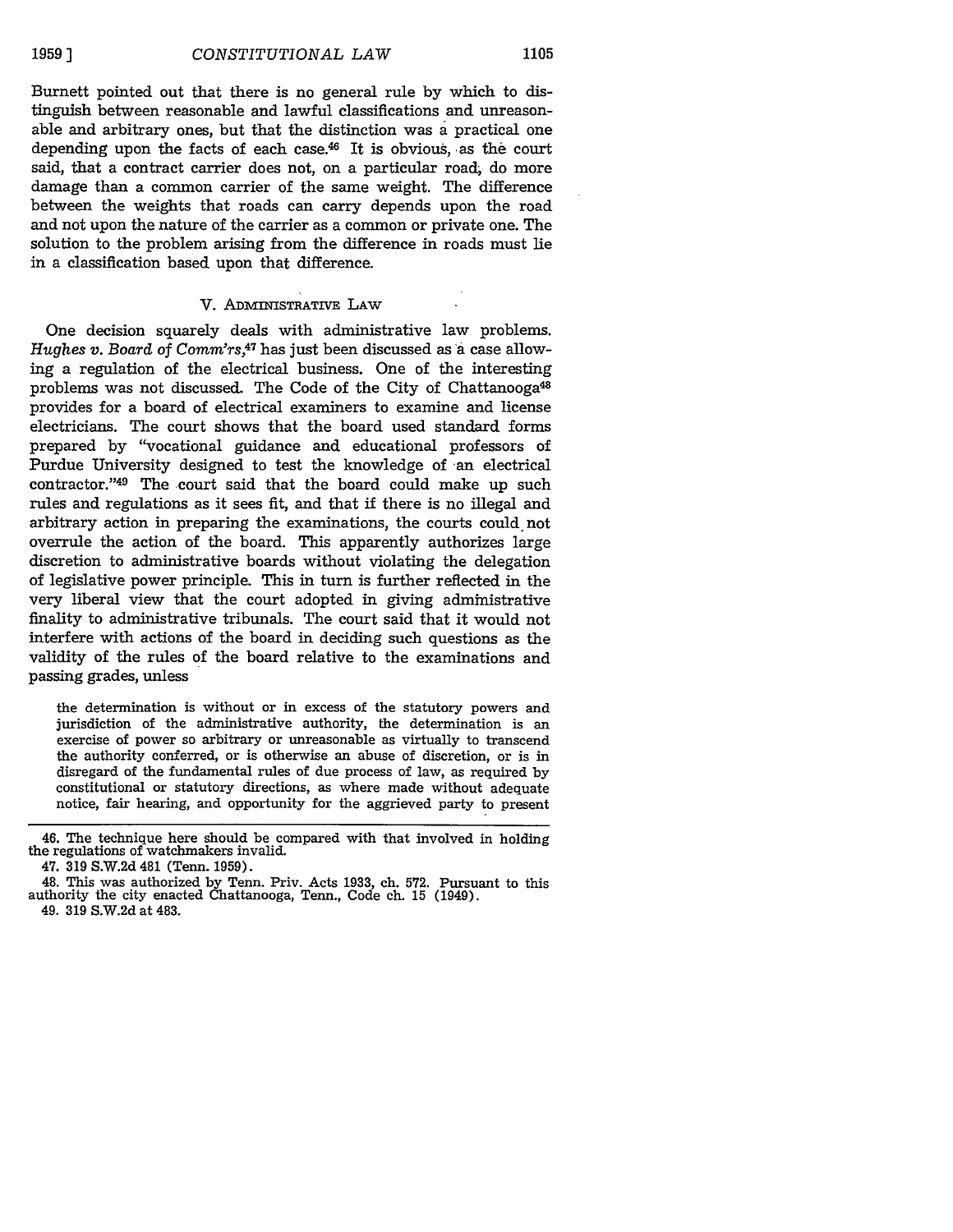evidence, or in an otherwise irregular proceeding, or is tainted with matters which disclose fraud, mistake, bad faith, corruption, or collusion, or is based upon an error of law.50

Further quoting from the same source, the court said in the following language that it would not substitute its opinion for that of the board:

[The court] must not substitute its judgment or notions of expediency and fairness or wisdom for those which have guided such agency, even where the proof is convincing that a different result would have been better.51

These quotations and the decisions are in accord with modern attitudes toward the finality of administrative determinations and the scope of judicial review. It is hoped that this decision may be the one that will clarify the previous inconsistencies, and the difficulties which have in the past arisen in trying to resolve the conflicting decisions on these questions in Tennessee.<sup>52</sup>

#### VI. GOVERNMENTAL LAW

The cases herein discussed do not involve any common ground except that they deal with the method of setting up governmental agencies or the expenditures of governmental funds.

The one case decided by the Supreme Court of Tennessee during the period involved in the survey that probably more directly affects more individuals, and more counties and municipalities than any other decision for several years is *State v. Southern Bell Tel. & Tel. Co.,5 <sup>3</sup>* holding that the Tennessee statute<sup>54</sup> authorizing the state to reimburse utilities for the relocation of their facilities located on publicly owned rights of way when necessary to construction of highways under the interstate system of highways as provided by the Federal-Aid Highway Act of 1956 is unconstitutional.

The court held<sup>55</sup> that the act violated article 2, section 31, which provides that the credit of the state should not be loaned or given in aid of any person, association, company, corporation or municipality.<sup>56</sup> The court also mentioned article 2, section 29 of the Tennessee con-

**<sup>50.</sup>** This was quoted by the court from 42 AM. JuR. *Pub. Administrative Law* § 209 at 611-17 (1942).

<sup>51.</sup> *Id.* at 621-22. 52. See *Overton, supra* note 39 at 1205-07.

<sup>53. 319</sup> S.W.2d 90 (Tenn. 1958). 54. TENN. CODE ANN. *§§* 54-543 to -545 (Supp. 1958). 55. After a subsidiary holding that the Commissioner of Highways had standing to institute suit attacking the constitutionality of the act. 319 S.W.2d at 92-94.

<sup>56.</sup> Other clauses prevent the state from becoming the owner of a bank, or a stockholder with others in any association, company, corporation, or municipality.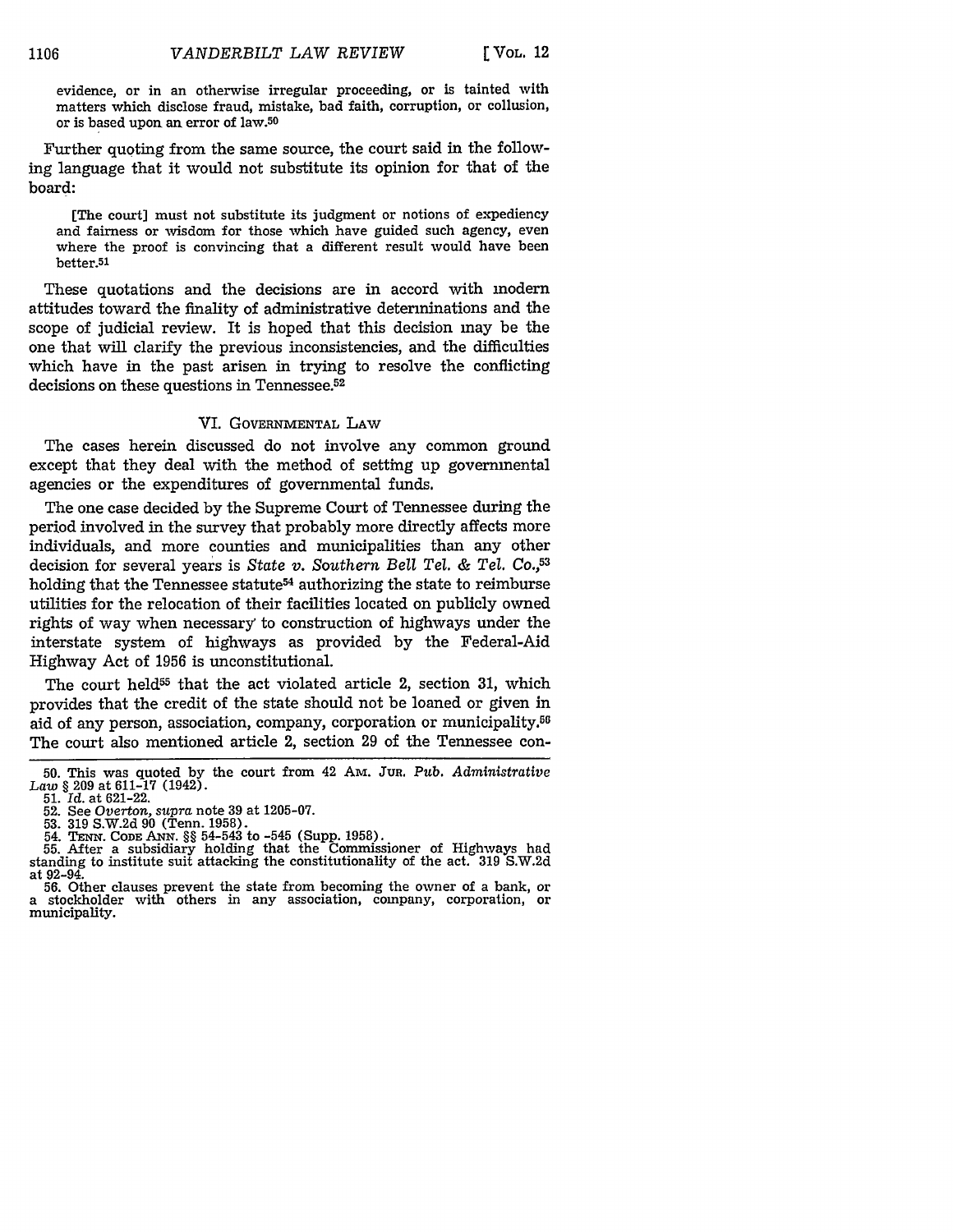stitution which apparently permits the General Assembly to authorize municipal corporations to lend or give their credit to private persons and purposes, if authorized by a referendum. The court said- that this section is permissive, while section 31 is prohibitory.<sup>57</sup>

It seems that what the court objects to is not so much a lending of the state's credit,<sup>58</sup> but rather the basic idea that the money of the state cannot be spent in what amounts to a donation. Citing an earlier case,<sup>59</sup> the court said: "The obvious purpose of this Section of our Constitution was to prevent the State from using its credit as a gratuity or donation to any person, corporation, or municipality."<sup>60</sup>

The gist of the opinion is simply that the primary purpose was for the benefit of the utilities and hence the purpose cannot be public. The court said that the statute involved "is primarily for the benefit of subscribers of utilities or their stockholders, and is neither a State nor a public purpose."61 It seems obvious that the court was swayed by its understanding that the relocation of facilities would cost over \$15 million out of the \$30 million bond issue authorized. $62$ 

There was a dissenting opinion<sup>63</sup> which concluded that this was a public purpose and which pointed out that since the federal government would refund ninety per cent of the costs the amount of bond funds diverted for relocation expenses would be but ten per cent of the figures used by the majority. The dissent also pointed out that the so-called benefit to the utilities was a repayment of a "non-betterment cost." That is, the dissent concluded that this was not a gift. but simply prevented the relocation from causing damage.

The majority and the dissent differed on every question. They disagreed as to the interpretation of a Kentucky case.<sup>64</sup> They disagreed on the application of previous decisions. The majority construed a

**58.** Some states make a distinction apparently between lending the state's credit and appropriating money already in the treasury. Craig v. North Mississippi Community Hosp., 206 Miss. 11, 39 So. 2d 523 (1949).

59. Bedford County Hosp. v. Browning, 189 Tenn. 227, 225 S.W.2d 41 (1949).<br>Annot., 161 A.L.R. 518 (1946) points out that under many state constitutions a state, or more properly "a municipal corporation cannot use its fund taxing powers, or loan its credit to promote a private enterprise," quoting **38** AM. Jua. *Municipal Corporation §§* 401-02 (1941). 60. 189 Tenn. at 232, 225 S.W.2d at 43. The quotation continued, however,

with the statement that it was obvious that it was not intended to prevent the state from aiding persons *if'* required to accomplish a state or public purpose, or to fulfill a state duty or obligation under its police power.<br>61. 319 S.W.2d at 92.

62. Tenn. Pub. Acts 1957, ch. 264.

63. In the original opinion, Justice Tomlinson dissented. Chief Justice Neil did not participate. On a rehearing the Chief Justice dissented also. 319 S.W.2d at 94-102.

64. Southern Bell Tel. & Tel. Co. v. Commonwealth, 266 S.W.2d 308 (Ky. 1954). The majority said it held that relocation of facilities was not a public purpose. The dissent said that it dealt with a grant and not a statute authorizing the expenditure of public funds. **319** S.W.2d at 93-102.

<sup>57. 319</sup> S.W.2d at 93.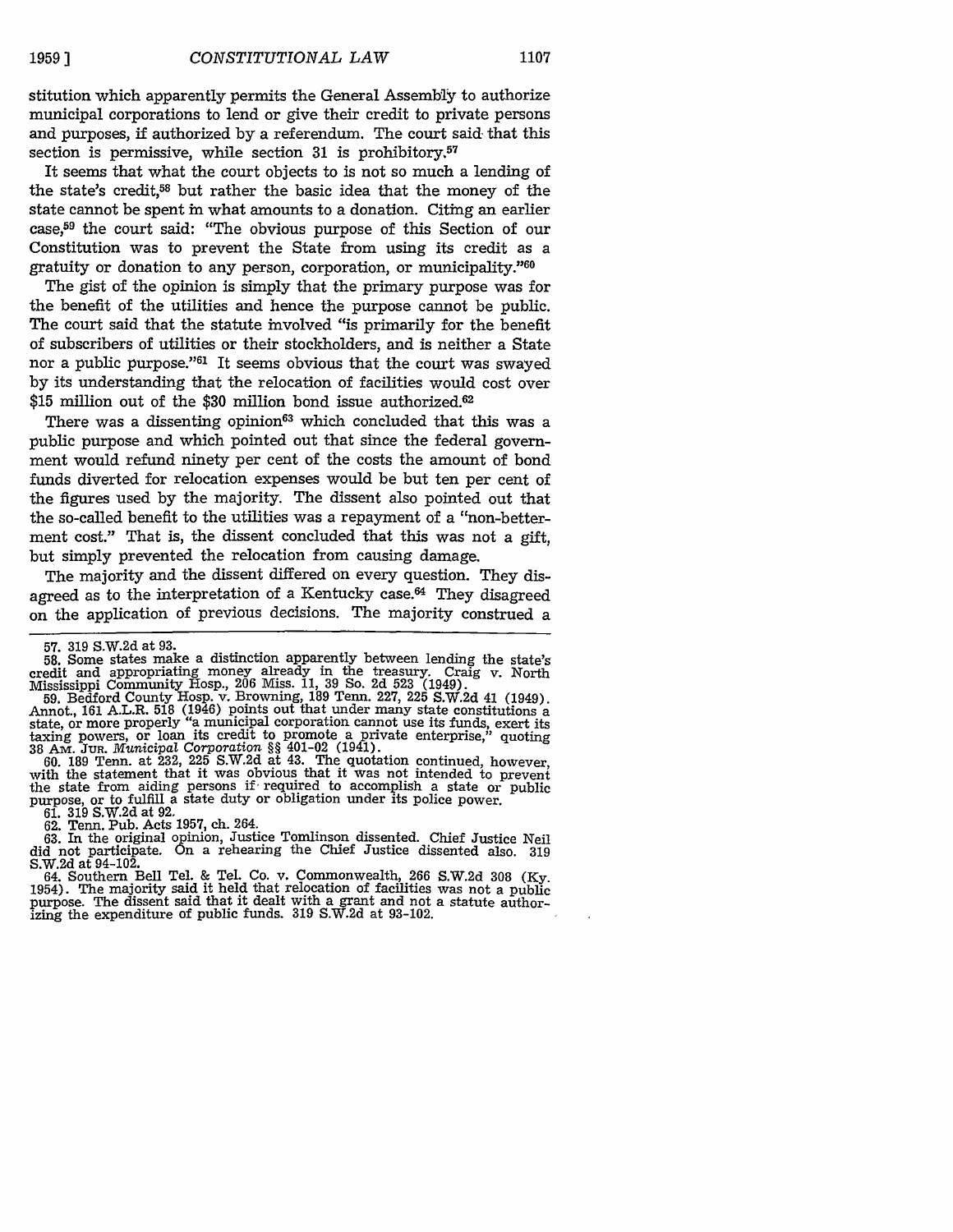previous case<sup>65</sup> as holding expenditures for public and private nonprofit hospitals to be a public purpose only because this was the performance of public duties "with no right to reap individual profit" and that the state, though it would not own the properties, "would continue to have the use of the hospitals for the people of the entire state," and that the hospitals would be "under State control, regulation and supervision." The dissent said that a majority of cases in other states had adjudged such use of public funds to be a public purpose<sup>66</sup> and that a previous case in Tennessee showed this was so.<sup>67</sup>

The dissent, in concluding its argument, pointed out that the utility customers through their federal gasoline taxes will pay a proportionate share of the cost of relocation in other states and as a consequence of this decision will pay the total cost of relocation in Tennessee. An opinion concurring with the majority concluded with the idea that if this legislation is upheld, there is no way to stop the legislature "whenever it may decide to do equity according to its own conception."<sup>68</sup>

It is submitted that the opinion of the court did not give enough weight to the fact that this is an expense of building roads and should not fall on individual companies any more than the damage done by raising or lowering the grade of a road adjacent to private property. However, to the extent that the utilities have a mere permissive use, the rule of eminent domain might be different. It is believed that the opinion failed to recognize that its reference to the consumers of public utilities constitutes almost the entire population of the state and that their benefit constitutes a "public purpose." Further, it would appear that the court overlooked the fact that the state can or does regulate, control and supervise public utilities about as fully as it can anything and about as fully as it could the hospitals in the *Bedford County Hospital* case.69 If, as the dissent believed, public utilities may in many instances face bankruptcy, the public interest is obvious.

69. Supra note 59.

<sup>65.</sup> Bedford County Hosp. v. Browning, *supra* note 59.

<sup>66.</sup> Opinion of the Justices, 132 A.2d 613 (N.H. 1957); Opinion of the Justices, 152 Me. 449, 132 A.2d 440 (1957); Minneapolis Gas Co. v. Zimmerman<br>91 N.W.2d 642 (Minn. 1958).

<sup>67.</sup> Nichol v. Mayor of Nashville, 28 Tenn. (9 Humph.) 252 (1848). This case sustained a subscription to a railroad as a public purpose. The dissent also said that it had been held that issuance of bonds to a luggage factory had been a public purpose. 319 S.W.2d at 96, citing McConnell v. City of Lebanon, 314 S.W.2d 12 (Tenn. 1958). The dissent could also have cited another recent case sustaining an agreement by a county to build an industrial plant and lease it to an industrial concern. Darnell v. County of Montgomery, 308 S.W.2d 373 (Tenn. 1957).

<sup>68. 319</sup> S.W.2d at 95. This is a familiar but questionable argument. See note **39** *supra* and the text to which it refers.